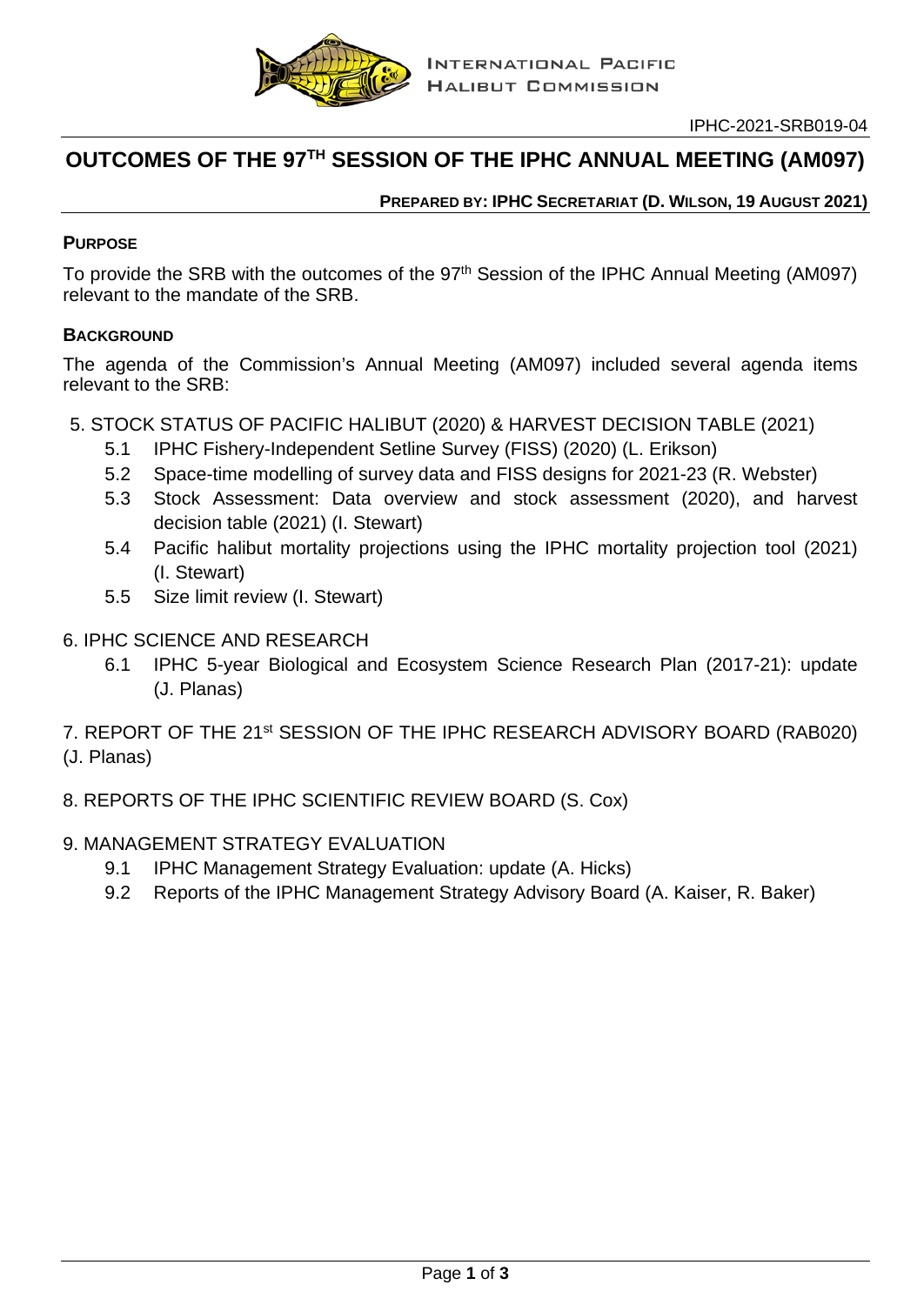- *6. STOCK STATUS OF PACIFIC HALIBUT (2019) & HARVEST DECISION TABLE (2020)*
	- *6.1 IPHC Fishery-Independent Setline Survey (FISS) design and implementation in 2019*
	- *6.2 Space-time modelling of IPHC Fishery-Independent Setline Survey (FISS) data*
	- *6.3 Stock Assessment: Independent peer review of the Pacific halibut stock assessment*
	- *6.4 Stock Assessment: Data overview and stock assessment (2019), and harvest decision table (2020)*
	- *6.5 Pacific halibut mortality projections using the IPHC mortality projection tool*
- *7. IPHC 5-YEAR RESEARCH PROGRAM 7.1 IPHC 5-year Biological & Ecosystem Science Research Plan: update*
- *8. REPORT OF THE 20TH SESSION OF THE IPHC RESEARCH ADVISORY BOARD (RAB020)*
- *9. REPORTS OF THE 14th AND 15TH SESSIONS OF THE IPHC SCIENTIFIC REVIEW BOARD (SRB014; SRB015)*
- *10.MANAGEMENT STRATEGY EVALUATION*
	- *10.1 IPHC Management Strategy Evaluation: update*
	- *10.2 Reports of the 13th and 14th Sessions of the IPHC Management Strategy Advisory Board (MSAB013; MSAB014)*

## **DISCUSSION**

During the course of the 97<sup>th</sup> Session of the IPHC Annual Meeting (AM097) the Commission made a number of specific recommendations and requests for action regarding the stock assessment, MSE process, and 5-year research program. Relevant sections from the report of the meeting are provided in [Appendix A](#page-2-0) for the SRB's consideration.

#### **RECOMMENDATION**

That the SRB:

1) **NOTE** paper IPHC-2021-SRB019-04 which details the outcomes of the 97th Session of the IPHC Annual Meeting (AM097) relevant to the mandate of the SRB.

#### **APPENDICES**

**[Appendix](#page-2-0) A:** Excerpts from the 97<sup>th</sup> Session of the IPHC Annual Meeting (AM097) Report [\(IPHC-2021-AM097-R\)](https://www.iphc.int/uploads/pdf/am/am097/iphc-2021-am097-r.pdf).